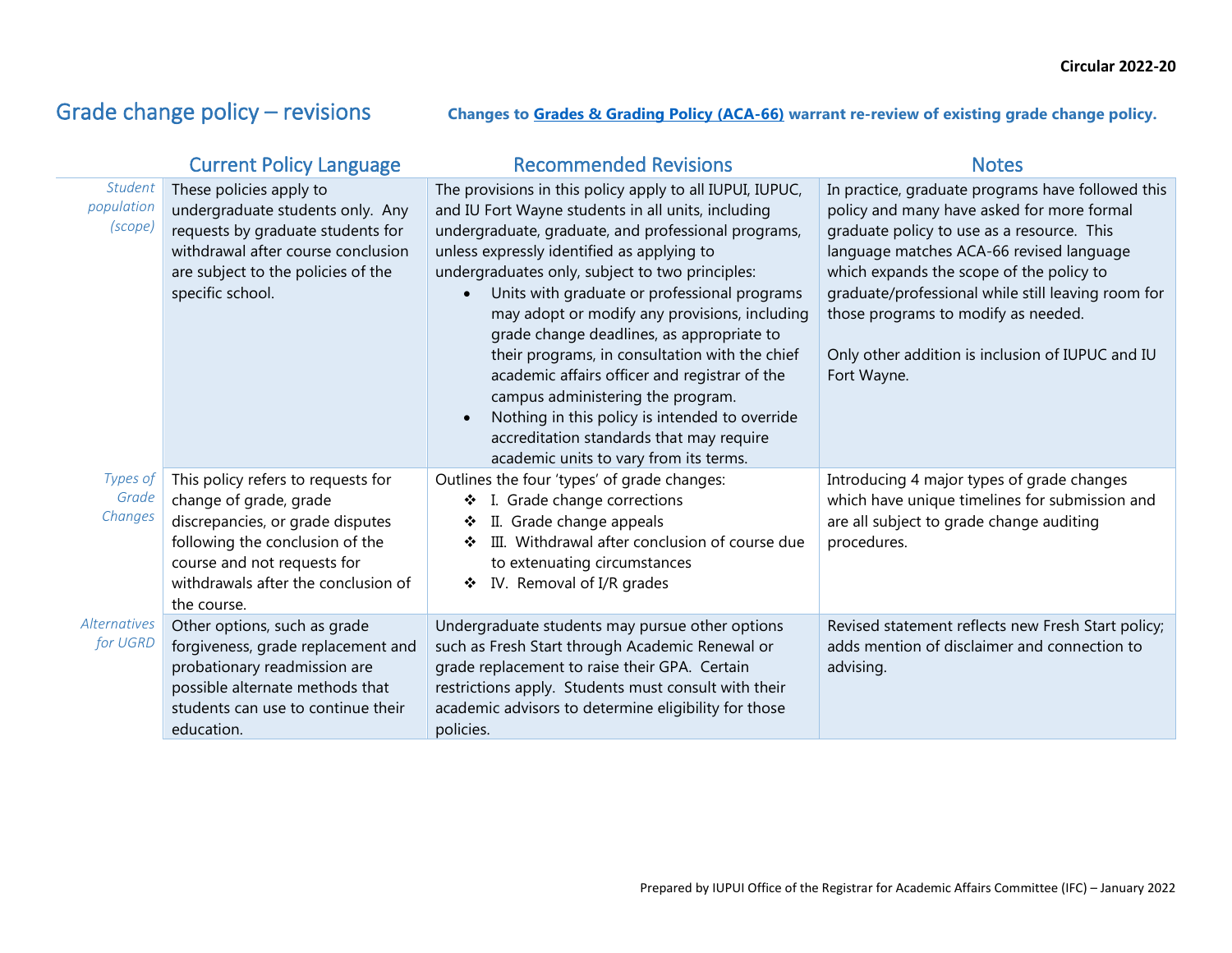|                                          |                                                                                                                                                                                                                                                         |                                                                                                                                                                                                                                              | <b>Circular 2022-20</b>                                                                                                                                                                                                                                                                                                                                                                                                                                                                            |
|------------------------------------------|---------------------------------------------------------------------------------------------------------------------------------------------------------------------------------------------------------------------------------------------------------|----------------------------------------------------------------------------------------------------------------------------------------------------------------------------------------------------------------------------------------------|----------------------------------------------------------------------------------------------------------------------------------------------------------------------------------------------------------------------------------------------------------------------------------------------------------------------------------------------------------------------------------------------------------------------------------------------------------------------------------------------------|
| Retroactive<br>Withdrawal<br>Policy      | This policy refers to requests for<br>change of grade, grade<br>discrepancies, or grade disputes<br>following the conclusion of the<br>course and not requests for<br>withdrawals after the conclusion of<br>the course.                                | Current policy actually DOES include entire retro-<br>withdrawal policy so statement is inaccurate.                                                                                                                                          | Next year (22-23) recommend reviewing stand-<br>alone withdrawal policy.<br>In the meantime, a retroactive withdrawal request<br>follows all grade change procedures and are<br>subject to grade change auditing so needs to be<br>included in this policy.                                                                                                                                                                                                                                        |
| Timeline for<br>submission               | Petitions for changes of grades<br>from concluded courses older than<br>five years will not be considered!                                                                                                                                              | Outlining unique deadlines associated with each grade<br>change type:<br>Grade Corrections: corrected grades period<br>$\bullet$<br>Grade Appeals: 1 year<br>$\bullet$<br>Retroactive W: 5 years<br>$\bullet$<br>Removal of I/R: at any time | In practice, appeals have been required only after<br>corrected grades period.<br>ACA-66 states: "All campus policies must include<br>the requirement that grade appeals must be<br>submitted within one year from the end of the<br>term in which the grade was entered." Must be<br>updated in our policy. UFC committee wanted 1<br>year deadline to match Records Retention<br>Schedule for final exams/graded coursework BUT<br>campus still has autonomy to outline exceptions<br>timelines. |
| Examples of ><br>5 year<br>circumstances | Academic units may make an<br>exception only if an extremely<br>serious and documented<br>circumstance (e.g., coma,<br>unmanageable schizophrenia, etc.)<br>literally prevents the student from<br>filing the petition within the five-<br>year period. | Units may make an exception to the five-year window<br>only if an extremely serious and documented<br>circumstance literally prevents the student from filing<br>the petition during that time. Approved exceptions<br>are extremely rare.   | Removed reference to 'coma, unmanageable<br>schizophrenia'. Other IU campuses list examples<br>like: prolonged hospitalization, military<br>deployment. Want to provide units with<br>flexibility to look at student-specific<br>circumstances.                                                                                                                                                                                                                                                    |
| Where does<br>appeal go?                 | the student may appeal the<br>course grade following the<br>procedures established by<br>awarding academic unit.                                                                                                                                        | The grade appeal process will follow the procedures of<br>the unit in which the student earned the grade, not<br>the major to which the student belongs.                                                                                     | Clarifying where an appeal goes when submitted.                                                                                                                                                                                                                                                                                                                                                                                                                                                    |
| Removal of I<br>or R grades              | No mention in current policy.                                                                                                                                                                                                                           | Adding this section to be transparent about this type<br>of grade change.                                                                                                                                                                    | Stand-alone policy on incomplete grades was<br>merged into ACA-66. Language pulled from<br>updated policy.                                                                                                                                                                                                                                                                                                                                                                                         |